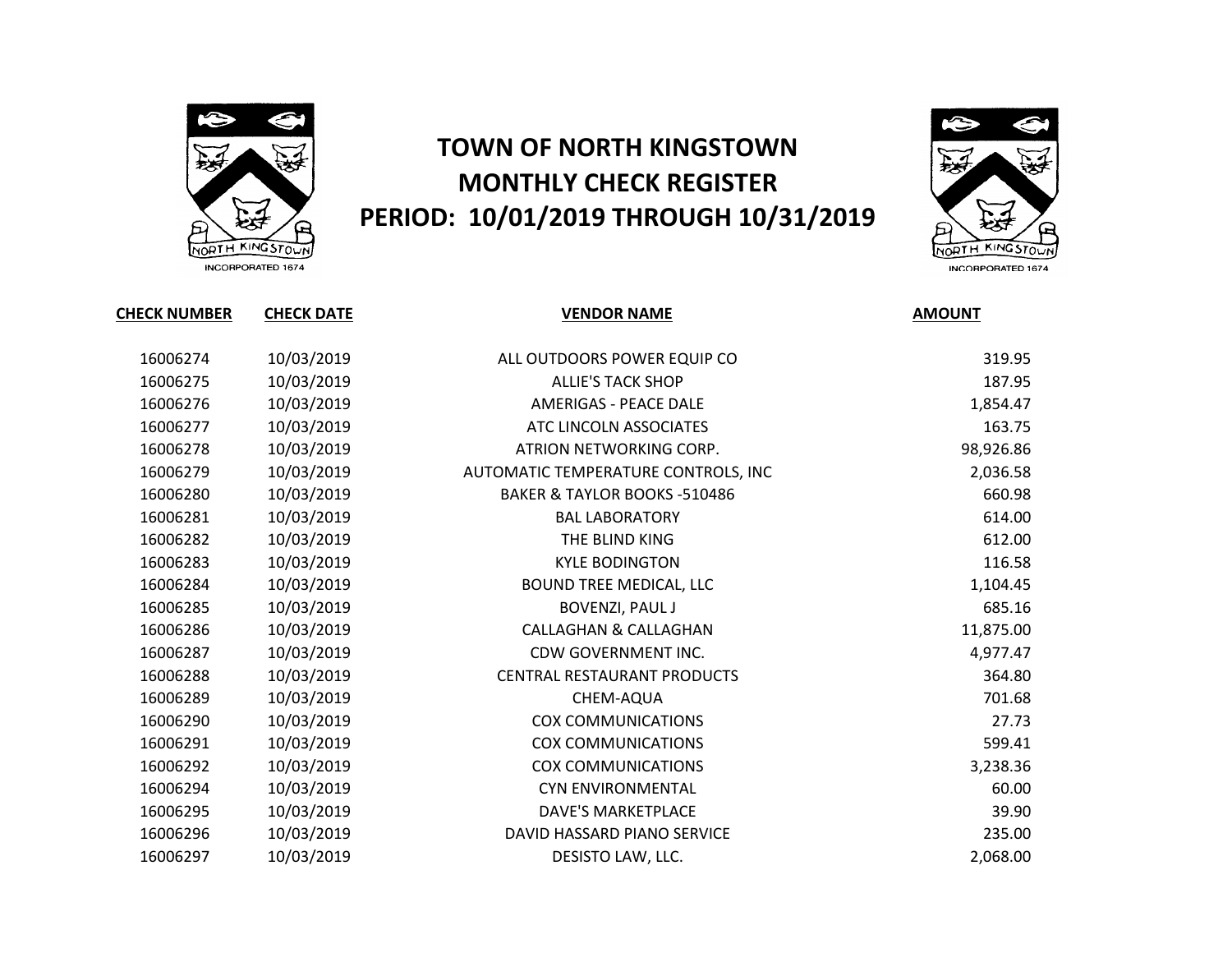| 16006298 | 10/03/2019 | DIPRETE ENGINEERING ASSOC., INC.     | 537.50    |
|----------|------------|--------------------------------------|-----------|
| 16006299 | 10/03/2019 | DIVERSIFIED MOBILE SERVICES          | 262.51    |
| 16006300 | 10/03/2019 | <b>EVERDIXIE USA EMS SUPPLY</b>      | 1,180.00  |
| 16006301 | 10/03/2019 | DONNEGAN SYSTEMS, INC.               | 16,127.24 |
| 16006302 | 10/03/2019 | <b>EAGLEVIEW</b>                     | 2,200.00  |
| 16006303 | 10/03/2019 | EL GEE PRODUCTS INC.                 | 137.80    |
| 16006304 | 10/03/2019 | <b>FIREFIGHTERS BOOKSTORE</b>        | 683.13    |
| 16006305 | 10/03/2019 | <b>FLEETPRIDE</b>                    | 89.98     |
| 16006306 | 10/03/2019 | FLOOD FORD OF EAST GREENWICH         | 267.01    |
| 16006307 | 10/03/2019 | GAROFALO & ASSOCIATES, INC.          | 5,755.00  |
| 16006308 | 10/03/2019 | <b>GOVERNMENT FORMS AND SUPPLIES</b> | 168.17    |
| 16006309 | 10/03/2019 | <b>GRAINGER</b>                      | 73.60     |
| 16006310 | 10/03/2019 | <b>GRAINGER</b>                      | 428.96    |
| 16006311 | 10/03/2019 | <b>GREENWICH INSULATION</b>          | 4,400.00  |
| 16006312 | 10/03/2019 | <b>MARILYN HARRIS</b>                | 300.00    |
| 16006313 | 10/03/2019 | <b>HOME DEPOT</b>                    | 400.00    |
| 16006314 | 10/03/2019 | <b>HOME DEPOT</b>                    | 20.97     |
| 16006315 | 10/03/2019 | <b>HOME DEPOT</b>                    | 42.54     |
| 16006316 | 10/03/2019 | <b>HOME DEPOT</b>                    | 65.03     |
| 16006317 | 10/03/2019 | <b>HOME DEPOT</b>                    | 77.02     |
| 16006318 | 10/03/2019 | <b>HOME DEPOT</b>                    | 177.20    |
| 16006319 | 10/03/2019 | <b>HOME DEPOT</b>                    | 192.83    |
| 16006320 | 10/03/2019 | <b>HOME DEPOT</b>                    | 351.47    |
| 16006321 | 10/03/2019 | <b>HOME DEPOT</b>                    | 587.42    |
| 16006322 | 10/03/2019 | HURD AUTO MALL LLC                   | 497.76    |
| 16006323 | 10/03/2019 | <b>INGRAM BOOK GROUP</b>             | 144.49    |
| 16006324 | 10/03/2019 | <b>INNOVEX</b>                       | 193.34    |
| 16006325 | 10/03/2019 | INSITE ENGINEERING SERVICES, LLC     | 9,700.00  |
| 16006326 | 10/03/2019 | <b>KANOPY</b>                        | 219.00    |
| 16006327 | 10/03/2019 | <b>SCOTT KETTELLE</b>                | 122.51    |
| 16006328 | 10/03/2019 | KONICA MINOLTA BUSINESS SOLUTIONS    | 31.73     |
| 16006329 | 10/03/2019 | THE LOCK SHOP, INC.                  | 43.92     |
| 16006330 | 10/03/2019 | MACK BORING & PARTS CO.              | 196.35    |
| 16006331 | 10/03/2019 | <b>ERIC MACULAN</b>                  | 205.00    |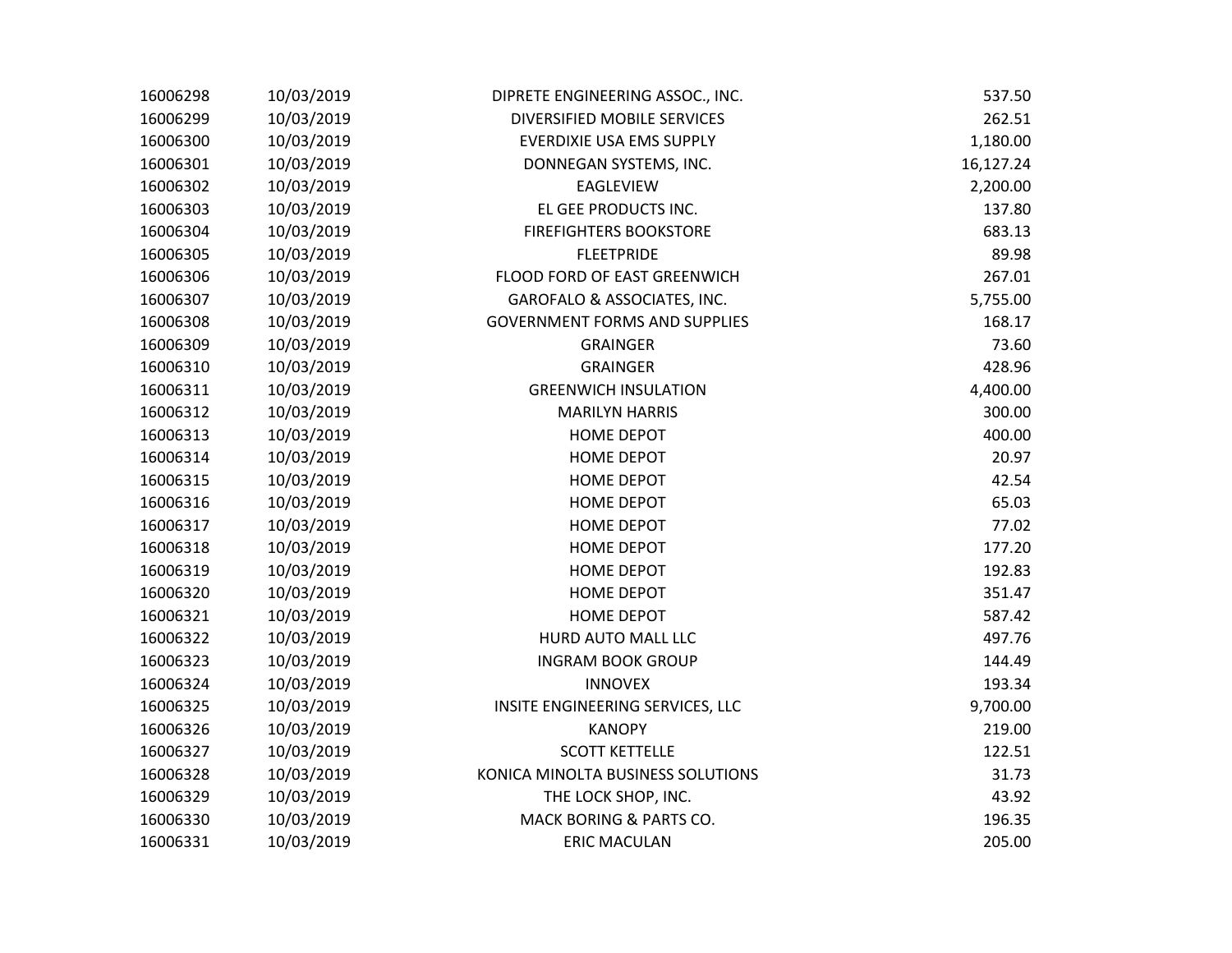| 16006332 | 10/03/2019 | MATTHEW BENDER & CO., INC                | 364.31    |
|----------|------------|------------------------------------------|-----------|
| 16006333 | 10/03/2019 | <b>SUSAN MCLEOD</b>                      | 175.00    |
| 16006334 | 10/03/2019 | <b>ROBERT MEEHAN</b>                     | 308.01    |
| 16006335 | 10/03/2019 | MIDWEST TAPE                             | 215.92    |
| 16006336 | 10/03/2019 | MONROE SYSTEMS FOR BUSINESS              | 115.82    |
| 16006337 | 10/03/2019 | PAUL R. MUMFORD & SON, INC.              | 415.92    |
| 16006338 | 10/03/2019 | ANGELA MURRAY                            | 607.56    |
| 16006339 | 10/03/2019 | <b>NATIONAL GRID</b>                     | 4,177.69  |
| 16006340 | 10/03/2019 | <b>NATIONAL GRID</b>                     | 4,984.62  |
| 16006341 | 10/03/2019 | <b>NATIONAL GRID</b>                     | 165.69    |
| 16006342 | 10/03/2019 | <b>NATIONAL GRID</b>                     | 350.00    |
| 16006343 | 10/03/2019 | <b>NATIONAL GRID</b>                     | 270.50    |
| 16006344 | 10/03/2019 | <b>NATIONAL GRID</b>                     | 273.22    |
| 16006345 | 10/03/2019 | NEW ENGLAND FIRE EQUIPMENT AND           | 2,778.95  |
| 16006346 | 10/03/2019 | NK SCHOOL DEPARTMENT                     | 30.89     |
| 16006347 | 10/03/2019 | <b>NRPA</b>                              | 175.00    |
| 16006348 | 10/03/2019 | <b>OCEAN STATE LIBRARIES</b>             | 11,570.78 |
| 16006349 | 10/03/2019 | OCEAN STATE OIL, INC.                    | 79.56     |
| 16006350 | 10/03/2019 | OFFICE DEPOT                             | 647.95    |
| 16006351 | 10/03/2019 | PAUL MASSE                               | 1,644.52  |
| 16006352 | 10/03/2019 | PETERSON OIL SERVICE, INC.               | 11,096.93 |
| 16006353 | 10/03/2019 | <b>PITNEY BOWES</b>                      | 159.06    |
| 16006354 | 10/03/2019 | PLEASANT STREET WHARF, INC.              | 509.14    |
| 16006355 | 10/03/2019 | PRECISION BUSINESS FORMS, LTD.           | 170.00    |
| 16006356 | 10/03/2019 | PRINT WORLD                              | 59.24     |
| 16006357 | 10/03/2019 | PRINTEGRITY INC.                         | 419.05    |
| 16006358 | 10/03/2019 | <b>QUONSET POINT TRUCK &amp; TRAILER</b> | 333.85    |
| 16006359 | 10/03/2019 | RAPS AUTO PARTS SUPPLY, INC.             | 268.65    |
| 16006360 | 10/03/2019 | <b>READY REFRESH BY NESTLE</b>           | 63.55     |
| 16006361 | 10/03/2019 | REGAN SUPPLY & TESTING SERVICE INC       | 75.00     |
| 16006362 | 10/03/2019 | <b>RESTAURANT CITY</b>                   | 4,853.61  |
| 16006363 | 10/03/2019 | <b>RITBA</b>                             | 20.00     |
| 16006364 | 10/03/2019 | <b>RITCA</b>                             | 28.00     |
| 16006365 | 10/03/2019 | ROBERT BLACK ENTERTAINMENT               | 150.00    |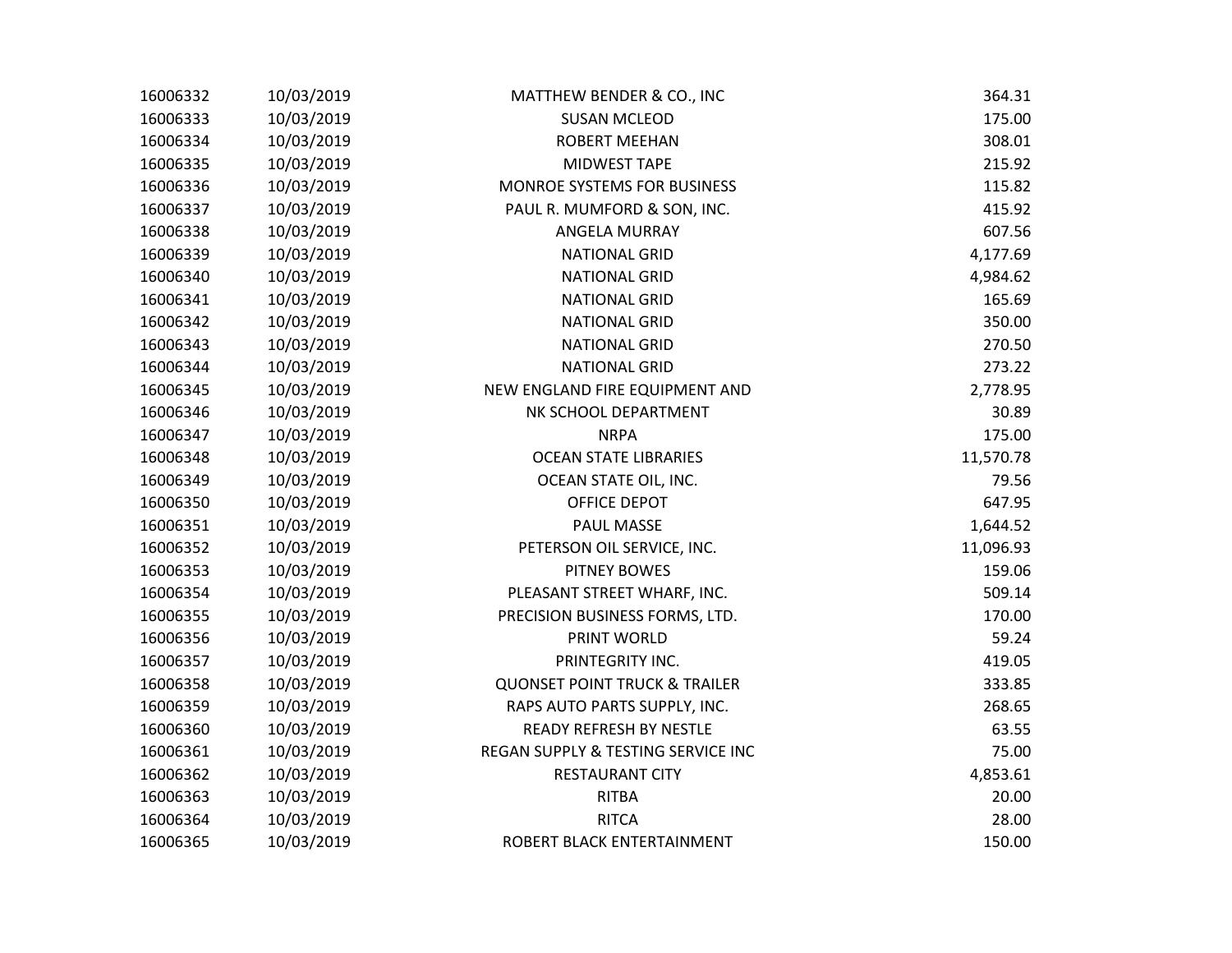| 16006366 | 10/03/2019 | SALK'S HARDWARE & MARINE INC.      | 41.86    |
|----------|------------|------------------------------------|----------|
| 16006367 | 10/03/2019 | SANTA BUCKLEY ENERGY INC           | 1,393.08 |
| 16006368 | 10/03/2019 | <b>HENRY SCHEIN</b>                | 603.20   |
| 16006369 | 10/03/2019 | <b>CHARLOTTE SENNO</b>             | 45.00    |
| 16006370 | 10/03/2019 | SHIPMAN'S FIRE EQUIPMENT CO INC    | 4,995.00 |
| 16006371 | 10/03/2019 | <b>AMBER SHIPPEE</b>               | 149.95   |
| 16006372 | 10/03/2019 | T MIOZZI INC                       | 1,083.55 |
| 16006373 | 10/03/2019 | TIRE PROS, INC.                    | 288.80   |
| 16006374 | 10/03/2019 | UNIVAR USA INC.                    | 4,833.73 |
| 16006375 | 10/03/2019 | WASTE MANAGEMENT OF RHODE ISLAND   | 3,981.38 |
| 16006376 | 10/03/2019 | <b>WELLS FARGO FINANCIAL</b>       | 212.93   |
| 16006377 | 10/03/2019 | <b>WEST MARINE</b>                 | 28.68    |
| 16006378 | 10/03/2019 | <b>WICKFORD LUMBER</b>             | 6.29     |
| 16006379 | 10/03/2019 | <b>RAYNA WILCOX</b>                | 28.00    |
| 16006380 | 10/03/2019 | JOSEPH ZOTTOLI                     | 1,000.00 |
| 16006381 | 10/09/2019 | <b>STATE OF RHODE ISLAND</b>       | 2,580.00 |
| 16006382 | 10/09/2019 | ALBERT KEMPERLE, INC               | 185.04   |
| 16006383 | 10/09/2019 | <b>ALLIE'S TACK SHOP</b>           | 325.00   |
| 16006384 | 10/09/2019 | <b>AMAZON</b>                      | 256.91   |
| 16006385 | 10/09/2019 | <b>SUSAN ARESTI</b>                | 85.00    |
| 16006386 | 10/09/2019 | ATG GROUP, INC                     | 1,259.59 |
| 16006387 | 10/09/2019 | <b>ATLANTIC GOLF &amp; TURF</b>    | 4,315.00 |
| 16006388 | 10/09/2019 | ATLANTIC ELEVATOR SOUTH CO., INC.  | 284.00   |
| 16006389 | 10/09/2019 | AXON ENTERPRISE, INC.              | 2,600.00 |
| 16006390 | 10/09/2019 | BAKER & TAYLOR BOOKS -510486       | 1,248.00 |
| 16006391 | 10/09/2019 | <b>ANN BOWEN</b>                   | 85.00    |
| 16006392 | 10/09/2019 | <b>GAIL S BURDA</b>                | 254.88   |
| 16006393 | 10/09/2019 | <b>AREINA CABEZAS</b>              | 108.00   |
| 16006394 | 10/09/2019 | CDW GOVERNMENT INC.                | 109.73   |
| 16006395 | 10/09/2019 | <b>CENTRAL RESTAURANT PRODUCTS</b> | 99.00    |
| 16006396 | 10/09/2019 | CHEM-AQUA                          | 175.42   |
| 16006397 | 10/09/2019 | <b>CINTAS CORPORATION</b>          | 46.19    |
| 16006398 | 10/09/2019 | PAULA COTE                         | 85.00    |
| 16006399 | 10/09/2019 | <b>COX COMMUNICATIONS</b>          | 22.88    |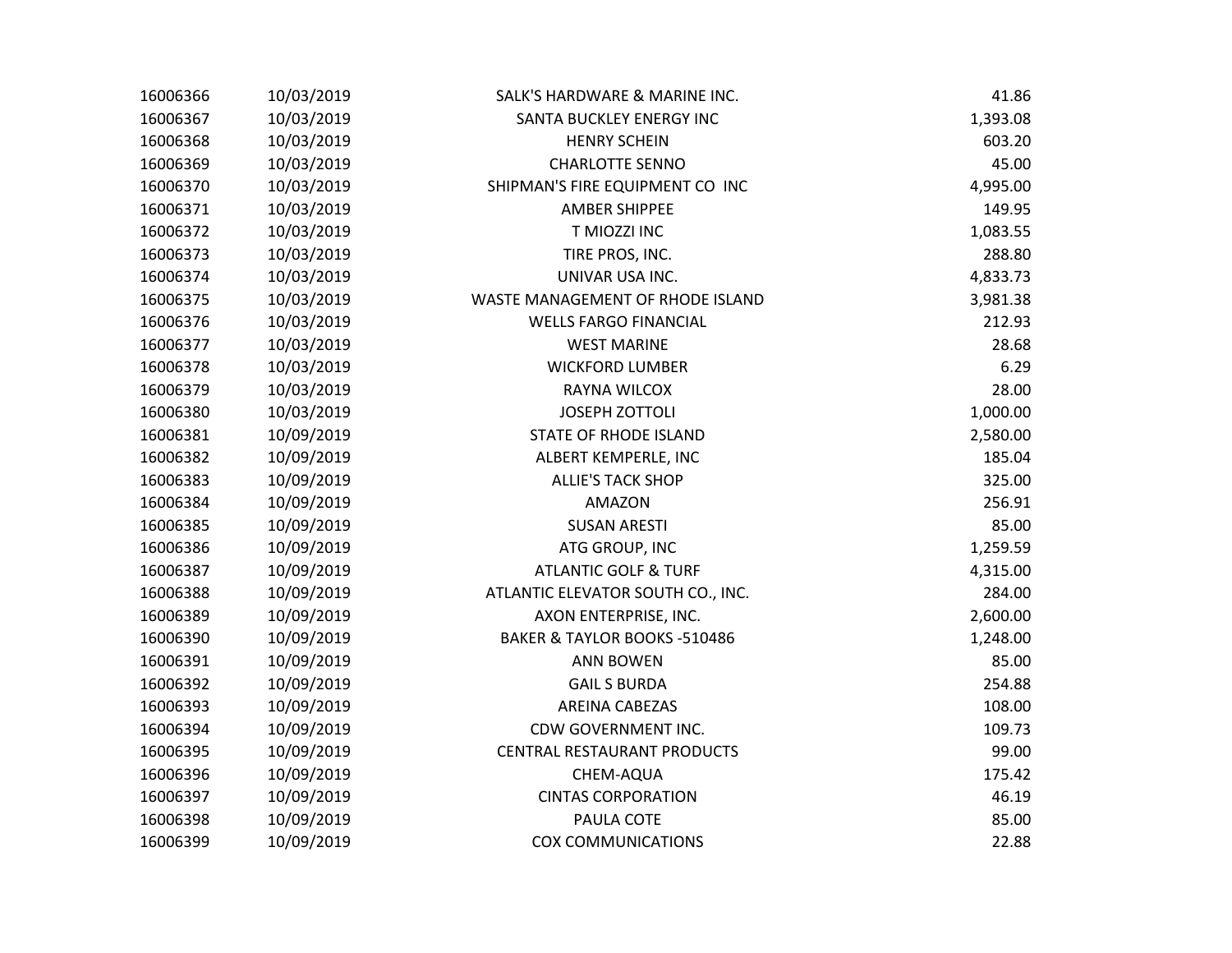| 16006400 | 10/09/2019 | CRANSTON WELDING SUPPLY CO.        | 467.67    |
|----------|------------|------------------------------------|-----------|
| 16006401 | 10/09/2019 | <b>CROSSROADS RHODE ISLAND</b>     | 7,528.11  |
| 16006402 | 10/09/2019 | <b>CUTTER &amp; BUCK</b>           | 1,672.46  |
| 16006403 | 10/09/2019 | <b>DAVE'S MARKETPLACE</b>          | 12.00     |
| 16006404 | 10/09/2019 | <b>CYNDI DESROCHERS</b>            | 48.31     |
| 16006405 | 10/09/2019 | DIRECT ENERGY SERVICES, LLC        | 22,655.79 |
| 16006406 | 10/09/2019 | <b>DIRECT ENERGY BUSINESS</b>      | 11,367.63 |
| 16006407 | 10/09/2019 | DR ANNETTE RAUCH                   | 200.00    |
| 16006408 | 10/09/2019 | <b>MARGARET DRISCOLL</b>           | 56.00     |
| 16006409 | 10/09/2019 | <b>MASON DUBOIS</b>                | 43.62     |
| 16006410 | 10/09/2019 | <b>EASTERN FIRE PROTECTION</b>     | 255.97    |
| 16006411 | 10/09/2019 | FIREX, INC.                        | 637.00    |
| 16006412 | 10/09/2019 | FLOOD FORD OF EAST GREENWICH       | 89.56     |
| 16006413 | 10/09/2019 | <b>FOREMOST PROMOTIONS</b>         | 64.26     |
| 16006414 | 10/09/2019 | <b>JOSEPH FORTE</b>                | 1,000.00  |
| 16006415 | 10/09/2019 | <b>TOM FRAWLEY</b>                 | 46.40     |
| 16006416 | 10/09/2019 | <b>GEAR FOR SPORTS</b>             | 1,062.81  |
| 16006417 | 10/09/2019 | <b>GENERAL TREASURER STATE RI</b>  | 125.82    |
| 16006418 | 10/09/2019 | <b>EMILY GOODMAN</b>               | 10.32     |
| 16006419 | 10/09/2019 | <b>JANICE GOODNESS</b>             | 150.00    |
| 16006420 | 10/09/2019 | <b>GRAINGER</b>                    | 141.97    |
| 16006421 | 10/09/2019 | GREENEREASE                        | 2,950.00  |
| 16006422 | 10/09/2019 | HARBOR CONTROLS, INC               | 1,382.50  |
| 16006423 | 10/09/2019 | <b>INGRAM BOOK GROUP</b>           | 56.42     |
| 16006424 | 10/09/2019 | INTERNATIONAL PAVING CORPORATION   | 3,456.00  |
| 16006425 | 10/09/2019 | KAISER TREE PRESERVATION CO        | 1,850.00  |
| 16006426 | 10/09/2019 | <b>KENT COUNTY WATER AUTHORITY</b> | 957.58    |
| 16006427 | 10/09/2019 | KONICA MINOLTA BUSINESS SOLUTIONS  | 243.46    |
| 16006428 | 10/09/2019 | KRYSTAL KLEER, LLC.                | 42.31     |
| 16006429 | 10/09/2019 | LAWSON PRODUCTS, INC.              | 146.38    |
| 16006430 | 10/09/2019 | <b>TONY LEPORE</b>                 | 225.00    |
| 16006431 | 10/09/2019 | <b>LIBRARY OF AMERICA</b>          | 30.90     |
| 16006432 | 10/09/2019 | <b>MARCUM LLP</b>                  | 14,000.00 |
| 16006433 | 10/09/2019 | MCCAILIN, LLC                      | 8,040.00  |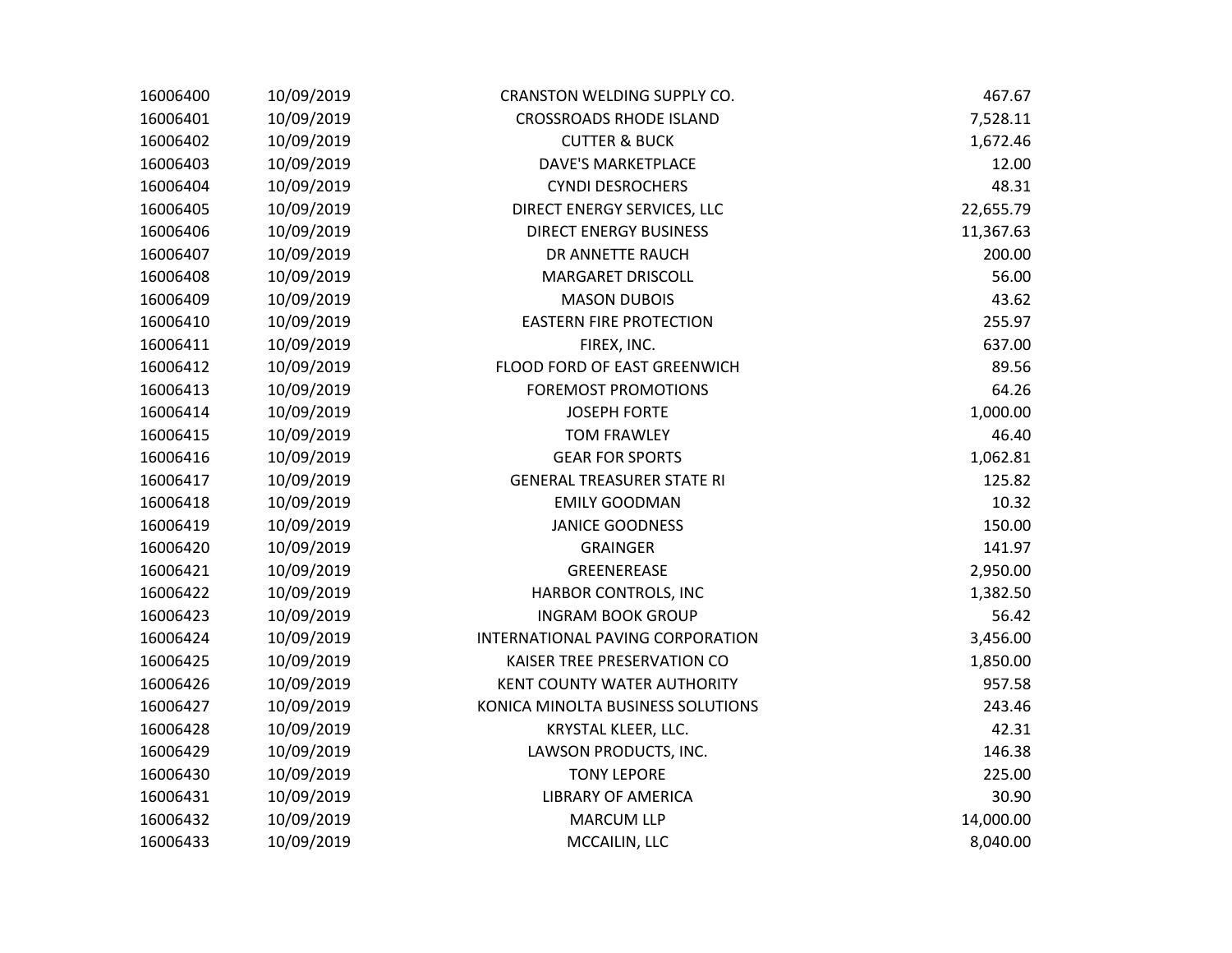| 16006434 | 10/09/2019 | <b>MAUREEN MCMAHON</b>            | 85.00      |
|----------|------------|-----------------------------------|------------|
| 16006435 | 10/09/2019 | <b>MIDCITY STEEL</b>              | 895.00     |
| 16006436 | 10/09/2019 | <b>MIDWEST TAPE</b>               | 1,092.79   |
| 16006437 | 10/09/2019 | <b>NANCY MOLYNEAUX</b>            | 170.00     |
| 16006438 | 10/09/2019 | <b>NANCY NADEAU</b>               | 75.57      |
| 16006439 | 10/09/2019 | <b>NATIONAL GRID</b>              | 17.42      |
| 16006440 | 10/09/2019 | <b>NATIONAL GRID</b>              | 17.42      |
| 16006441 | 10/09/2019 | <b>NATIONAL GRID</b>              | 23.52      |
| 16006442 | 10/09/2019 | <b>NATIONAL GRID</b>              | 300.00     |
| 16006443 | 10/09/2019 | <b>NATIONAL GRID</b>              | 860.06     |
| 16006444 | 10/09/2019 | <b>NATIONAL GRID</b>              | 24,936.96  |
| 16006445 | 10/09/2019 | <b>NATIONAL GRID</b>              | 29.11      |
| 16006446 | 10/09/2019 | NATIONAL PEN COMPANY              | 576.00     |
| 16006447 | 10/09/2019 | NIEMIEC MARINE                    | 76,300.00  |
| 16006448 | 10/09/2019 | NK SCHOOL DEPARTMENT              | 703.50     |
| 16006449 | 10/09/2019 | NORTH KINGSTOWN LAUNDRY           | 26.25      |
| 16006450 | 10/09/2019 | NORTHLAND INDUSTRIAL TRUCK CO INC | 12,765.93  |
| 16006451 | 10/09/2019 | <b>OCEAN STATE LIBRARIES</b>      | 266.22     |
| 16006452 | 10/09/2019 | OCEAN STATE OIL, INC.             | 598.92     |
| 16006453 | 10/09/2019 | OFFICE DEPOT                      | 90.52      |
| 16006454 | 10/09/2019 | <b>EVELYN OHEARN</b>              | 85.00      |
| 16006455 | 10/09/2019 | PACE ANALYTICAL SERVICES, LLC.    | 3,484.00   |
| 16006456 | 10/09/2019 | <b>DONALD PECK</b>                | 300.44     |
| 16006457 | 10/09/2019 | PETERSON OIL SERVICE, INC.        | 7,791.73   |
| 16006458 | 10/09/2019 | <b>QUILL CORPORATION</b>          | 139.98     |
| 16006459 | 10/09/2019 | <b>QUONSET AUTO BODY INC</b>      | 1,846.89   |
| 16006460 | 10/09/2019 | <b>QUONSET DEVELOPMENT CORP</b>   | 210,828.34 |
| 16006461 | 10/09/2019 | <b>JENNIFER RAINHA</b>            | 22.87      |
| 16006462 | 10/09/2019 | RAPS AUTO PARTS SUPPLY, INC.      | 828.27     |
| 16006463 | 10/09/2019 | R.I. RESOURCE RECOVERY CORP.      | 18,721.50  |
| 16006464 | 10/09/2019 | RI GOLF ASSOCIATION               | 180.00     |
| 16006465 | 10/09/2019 | RI INFRASTRUCTURE BANK            | 79.68      |
| 16006466 | 10/09/2019 | <b>RJP PACKAGING</b>              | 276.21     |
| 16006467 | 10/09/2019 | <b>JOEL ROCHA</b>                 | 316.68     |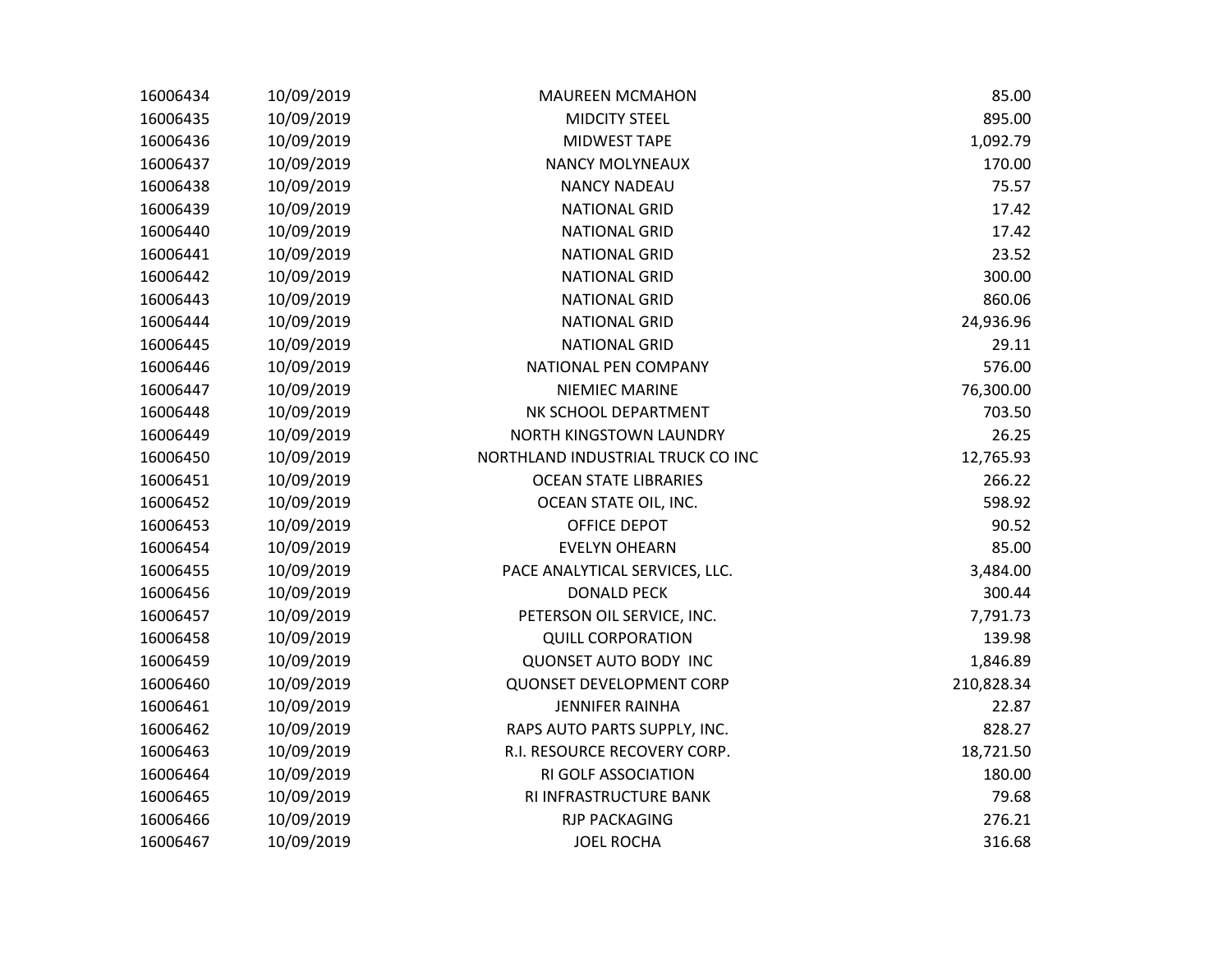| 16006468 | 10/09/2019 | SALK'S HARDWARE & MARINE INC.              | 255.11   |
|----------|------------|--------------------------------------------|----------|
| 16006469 | 10/09/2019 | SAYBROOKE ENVIROMENTAL                     | 2,400.00 |
| 16006470 | 10/09/2019 | SCHMIDT EQUIPMENT INC.                     | 3,148.48 |
| 16006471 | 10/09/2019 | SHERWIN WILLIAMS CO.                       | 329.31   |
| 16006472 | 10/09/2019 | SIEMENS INDUSTRY INC                       | 4,116.00 |
| 16006473 | 10/09/2019 | SIGNATURE PRINTING INC.                    | 460.90   |
| 16006474 | 10/09/2019 | <b>STATE OF RI</b>                         | 148.04   |
| 16006475 | 10/09/2019 | STILES CO., INC.                           | 1,500.00 |
| 16006476 | 10/09/2019 | <b>SUBURBAN PROPANE</b>                    | 406.82   |
| 16006477 | 10/09/2019 | <b>SUPPLY NEW ENGLAND</b>                  | 75.76    |
| 16006478 | 10/09/2019 | <b>JOANN TARBOX</b>                        | 20.00    |
| 16006479 | 10/09/2019 | <b>TAYLOR MADE</b>                         | 180.78   |
| 16006480 | 10/09/2019 | <b>TAYLOR MADE</b>                         | 218.07   |
| 16006481 | 10/09/2019 | MICHAEL L. TAYLOR                          | 82.36    |
| 16006482 | 10/09/2019 | <b>TIFCO INDUSTRIES</b>                    | 1,460.04 |
| 16006483 | 10/09/2019 | TILDEN CAR CARE*                           | 1,015.28 |
| 16006484 | 10/09/2019 | TRAFFIC SIGNS & SAFETY, INC                | 205.00   |
| 16006485 | 10/09/2019 | TRAUMA RESTRICTED FUND                     | 1,260.00 |
| 16006486 | 10/09/2019 | TRI-POWER SALES & SERVICE, INC.            | 240.00   |
| 16006487 | 10/09/2019 | RI INTERLOCAL RISK MANAGEMENT TRUST        | 95.00    |
| 16006488 | 10/09/2019 | UNIVAR USA INC.                            | 1,995.58 |
| 16006489 | 10/09/2019 | UNIVERSITY OF RHODE ISLAND                 | 689.00   |
| 16006490 | 10/09/2019 | <b>JANIS VANCANS</b>                       | 50.00    |
| 16006491 | 10/09/2019 | <b>VERIZON</b>                             | 4,825.98 |
| 16006492 | 10/09/2019 | <b>VERIZON WIRELESS MESSAGING SERVICES</b> | 1,005.48 |
| 16006493 | 10/09/2019 | WARWICK AREA CAREER & TECNICHAL CTR        | 90.00    |
| 16006494 | 10/09/2019 | WARWICK TREE SERVICE, INC.                 | 499.00   |
| 16006495 | 10/09/2019 | WARWICK WINWATER WORKS CO. INC.            | 7,199.45 |
| 16006496 | 10/09/2019 | <b>WICKFORD LUMBER</b>                     | 312.66   |
| 16006497 | 10/09/2019 | <b>WICKFORD LUMBER</b>                     | 133.98   |
| 16006498 | 10/09/2019 | <b>MARK ZACCARIA</b>                       | 92.84    |
| 16006499 | 10/11/2019 | W. B. MASON CO., INC.                      | 164.13   |
| 16006500 | 10/11/2019 | W. B. MASON CO., INC.                      | 292.99   |
| 16006501 | 10/11/2019 | W. B. MASON CO., INC.                      | 1,059.95 |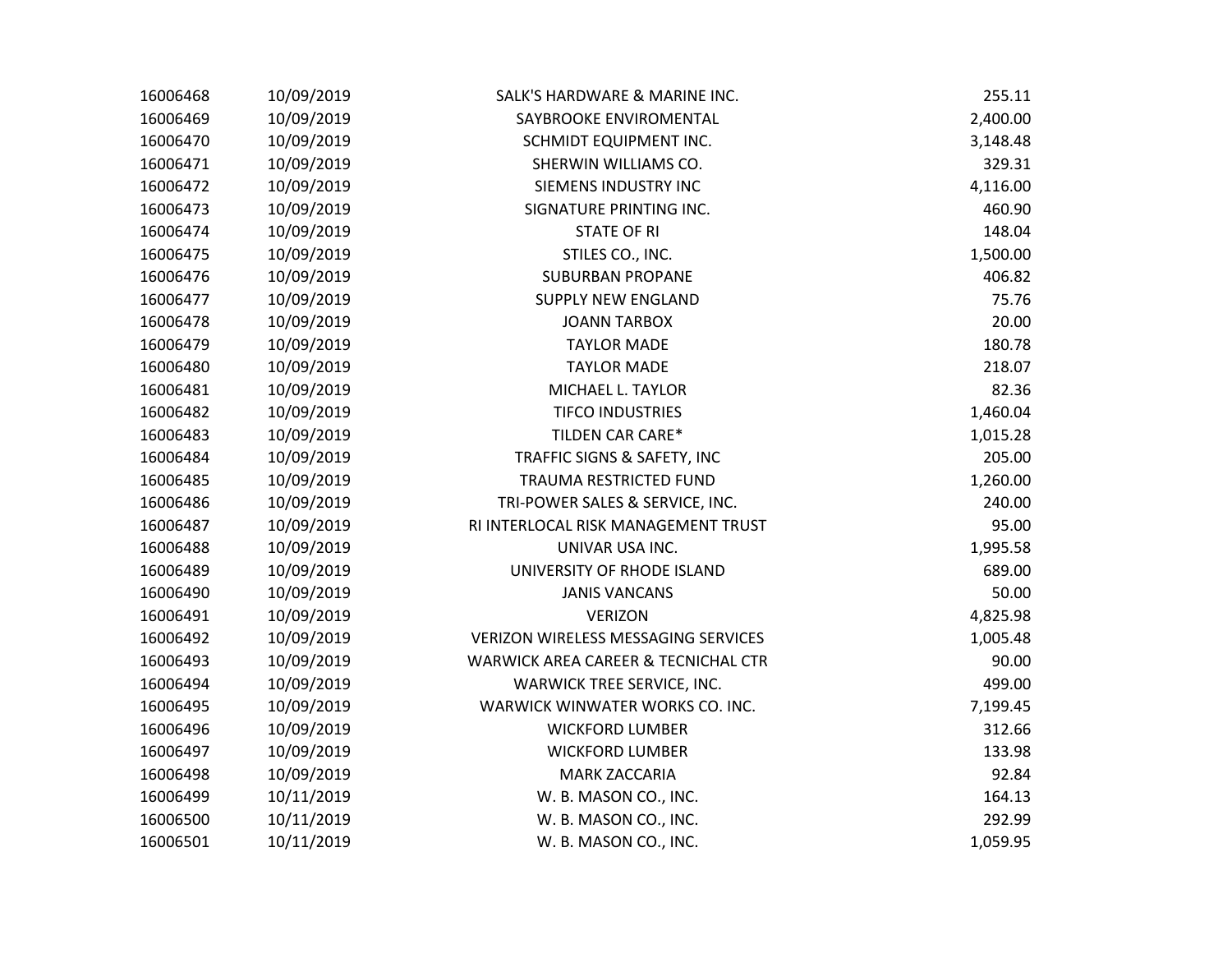| 16006502 | 10/11/2019 | W. B. MASON CO., INC.                  | 1,974.27   |
|----------|------------|----------------------------------------|------------|
| 16006503 | 10/11/2019 | AAA POLICE SUPPLY                      | 3,504.00   |
| 16006504 | 10/11/2019 | ALL OUTDOORS POWER EQUIP CO            | 81.90      |
| 16006505 | 10/11/2019 | ALLIED COURT REPORTERS, INC.           | 300.00     |
| 16006506 | 10/11/2019 | AUTHORITY FLOORING, INC.               | 9,688.72   |
| 16006507 | 10/11/2019 | CDW GOVERNMENT INC.                    | 1,268.93   |
| 16006508 | 10/11/2019 | COASTAL INTERNATIONAL TRUCKS, LLC      | 61.40      |
| 16006509 | 10/11/2019 | <b>COMMUNICATIONS PLUS LLC</b>         | 3,675.00   |
| 16006510 | 10/11/2019 | <b>COVENTRY LUMBER</b>                 | 910.49     |
| 16006511 | 10/11/2019 | <b>DAVE'S MARKETPLACE</b>              | 104.23     |
| 16006512 | 10/11/2019 | DIVERSIFIED MOBILE SERVICES            | 160.99     |
| 16006513 | 10/11/2019 | FLOOD FORD OF EAST GREENWICH           | 357.38     |
| 16006514 | 10/11/2019 | <b>GRAINGER</b>                        | 38.68      |
| 16006515 | 10/11/2019 | RI DEPT OF HEALTH                      | 1,763.00   |
| 16006516 | 10/11/2019 | <b>HOME DEPOT</b>                      | 147.12     |
| 16006517 | 10/11/2019 | <b>HOME DEPOT</b>                      | 183.97     |
| 16006518 | 10/11/2019 | HUGHES, ED                             | 326.30     |
| 16006520 | 10/11/2019 | <b>KRAFT POWER</b>                     | 667.11     |
| 16006521 | 10/11/2019 | LEXISNEXIS RISK DATA MANAGEMENT INC    | 100.00     |
| 16006522 | 10/11/2019 | <b>MARCUM LLP</b>                      | 15,550.00  |
| 16006523 | 10/11/2019 | MIDWEST TAPE                           | 103.30     |
| 16006524 | 10/11/2019 | NATIONAL SECURITY & FIRE ALARM SYSTEMS | 290.00     |
| 16006525 | 10/11/2019 | NEW ENGLAND FIRE EQUIPMENT AND         | 303.79     |
| 16006526 | 10/11/2019 | PASCALE SERVICE CORP.                  | 92.01      |
| 16006527 | 10/11/2019 | PEREGRINE GROUP LLC                    | 4,700.00   |
| 16006528 | 10/11/2019 | PETERSON OIL SERVICE, INC.             | 3,179.00   |
| 16006529 | 10/11/2019 | RAPS AUTO PARTS SUPPLY, INC.           | 395.93     |
| 16006530 | 10/11/2019 | RI INTERLOCAL RISK MANAGEMENT TRUST    | 6,303.55   |
| 16006531 | 10/11/2019 | SALK'S HARDWARE & MARINE INC.          | 172.08     |
| 16006532 | 10/11/2019 | SHIPMAN'S FIRE EQUIPMENT CO INC        | 925.00     |
| 16006533 | 10/11/2019 | <b>SUBURBAN PROPANE</b>                | 461.12     |
| 16006534 | 10/11/2019 | T MIOZZI INC                           | 206,316.65 |
| 16006535 | 10/11/2019 | <b>VERIZON</b>                         | 469.91     |
| 16006536 | 10/11/2019 | <b>WICKFORD LUMBER</b>                 | 19.96      |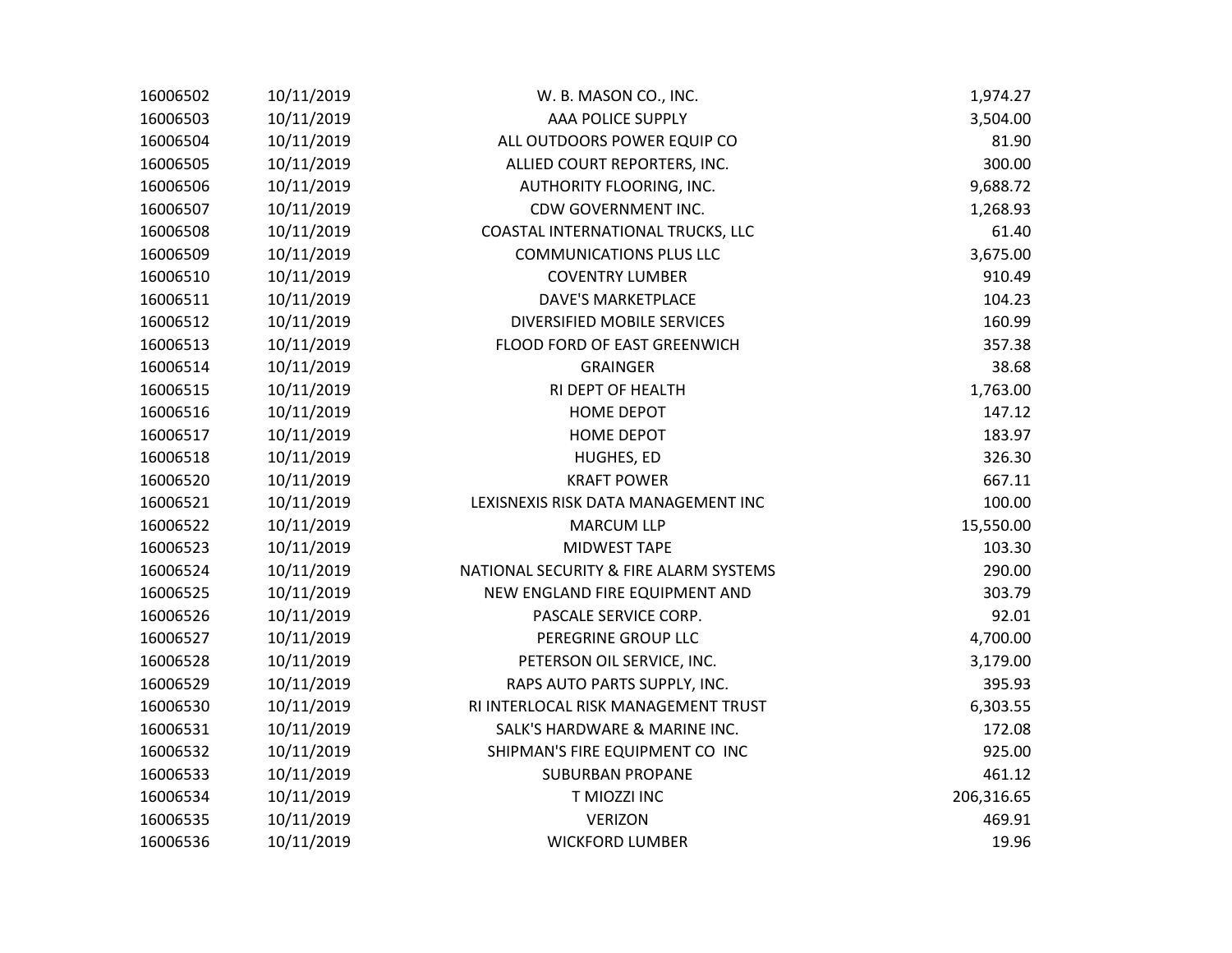| 16006537 | 10/15/2019 | <b>US POSTMASTER</b>                | 2,819.99  |
|----------|------------|-------------------------------------|-----------|
| 16006538 | 10/18/2019 | ALBERT KEMPERLE, INC                | 65.58     |
| 16006539 | 10/18/2019 | <b>CATHERINE ALEXANDER</b>          | 1,280.00  |
| 16006540 | 10/18/2019 | ANDERSON MOTORS, INC                | 2,477.90  |
| 16006541 | 10/18/2019 | ARC DOCUMENT SOLUTIONS, INC.        | 445.91    |
| 16006542 | 10/18/2019 | <b>STATE OF RHODE ISLAND</b>        | 1,476.00  |
| 16006543 | 10/18/2019 | ATC LINCOLN ASSOCIATES              | 365.73    |
| 16006544 | 10/18/2019 | BELMONT AND CRYSTAL SPRINGS         | 46.33     |
| 16006545 | 10/18/2019 | CDW GOVERNMENT INC.                 | 1,487.28  |
| 16006546 | 10/18/2019 | <b>CINTAS</b>                       | 25.01     |
| 16006547 | 10/18/2019 | <b>CONWAY TOURS</b>                 | 25.00     |
| 16006548 | 10/18/2019 | PAULA COTE                          | 85.00     |
| 16006549 | 10/18/2019 | <b>COX COMMUNICATIONS</b>           | 60.10     |
| 16006550 | 10/18/2019 | <b>COX COMMUNICATIONS</b>           | 638.24    |
| 16006551 | 10/18/2019 | CPR & SAFETY CLASSES OF RI          | 675.00    |
| 16006552 | 10/18/2019 | CRANSTON WELDING SUPPLY CO.         | 8.70      |
| 16006553 | 10/18/2019 | JOHN R. FELICE                      | 540.00    |
| 16006554 | 10/18/2019 | FLOOD FORD OF EAST GREENWICH        | 81.78     |
| 16006555 | 10/18/2019 | <b>GCSAA</b>                        | 400.00    |
| 16006556 | 10/18/2019 | <b>NORA HALL</b>                    | 68.65     |
| 16006557 | 10/18/2019 | <b>HOME DEPOT</b>                   | 222.52    |
| 16006558 | 10/18/2019 | <b>IIMC</b>                         | 320.00    |
| 16006559 | 10/18/2019 | THE INDEPENDENT                     | 238.01    |
| 16006560 | 10/18/2019 | <b>INNOVEX</b>                      | 475.16    |
| 16006561 | 10/18/2019 | ITRON, INC.                         | 17,295.89 |
| 16006562 | 10/18/2019 | JAMES THOMPSON NATIVE LUMBER INC.   | 236.00    |
| 16006563 | 10/18/2019 | KOFILE TECHNOLOGIES, INC.           | 3,514.40  |
| 16006564 | 10/18/2019 | LOWE'S                              | 167.23    |
| 16006565 | 10/18/2019 | <b>MARTINS MAINTENANCE INC</b>      | 2,727.40  |
| 16006566 | 10/18/2019 | MUNICIPAL CODE CORPORATION          | 900.00    |
| 16006567 | 10/18/2019 | MUSIC THEATRE INTERNATIONAL         | 868.50    |
| 16006568 | 10/18/2019 | <b>NATIONAL GRID</b>                | 2,855.63  |
| 16006569 | 10/18/2019 | NATIONAL COUNCIL ON THE AGING, INC. | 145.00    |
| 16006570 | 10/18/2019 | NINIGRET MARINE, INC.               | 1,594.32  |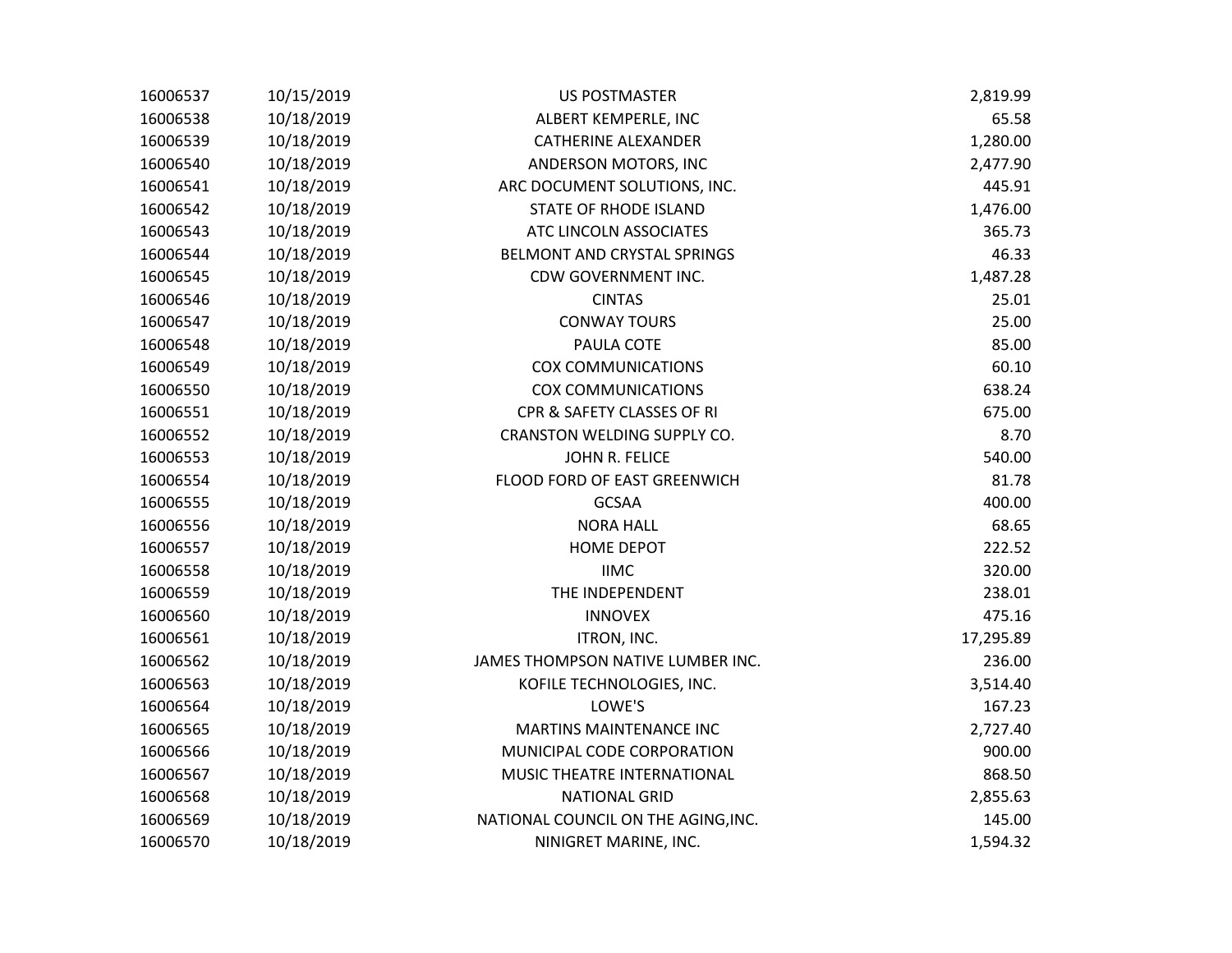| 16006571 | 10/18/2019 | NK BUS CONTRACTORS INC.                 | 191.00    |
|----------|------------|-----------------------------------------|-----------|
| 16006572 | 10/18/2019 | PASCALE SERVICE CORP.                   | 188.28    |
| 16006573 | 10/18/2019 | PAT'S POWER EQUIPMENT                   | 4,961.80  |
| 16006574 | 10/18/2019 | PETERSON OIL SERVICE, INC.              | 1,611.40  |
| 16006575 | 10/18/2019 | PRINT WORLD                             | 42.20     |
| 16006576 | 10/18/2019 | <b>QUALITY MECHANICAL</b>               | 165.00    |
| 16006577 | 10/18/2019 | RAPS AUTO PARTS SUPPLY, INC.            | 8.92      |
| 16006578 | 10/18/2019 | RAPS AUTO PARTS SUPPLY, INC.            | 966.07    |
| 16006579 | 10/18/2019 | <b>READY REFRESH BY NESTLE</b>          | 80.89     |
| 16006580 | 10/18/2019 | <b>EDWARD ROWSE, ARCHITECTS</b>         | 28,997.30 |
| 16006581 | 10/18/2019 | SALK'S HARDWARE & MARINE INC.           | 72.92     |
| 16006582 | 10/18/2019 | ELIZABETH SLOCUM                        | 170.00    |
| 16006583 | 10/18/2019 | MELISSA A. SMITH                        | 133.17    |
| 16006584 | 10/18/2019 | T MIOZZI INC                            | 109.20    |
| 16006585 | 10/18/2019 | <b>TAYLOR RENTAL</b>                    | 22.00     |
| 16006586 | 10/18/2019 | TRACTOR SUPPLY CREDIT PLAN              | 59.94     |
| 16006587 | 10/18/2019 | TRI-POWER SALES & SERVICE, INC.         | 1,699.39  |
| 16006588 | 10/18/2019 | <b>VERIZON</b>                          | 63.19     |
| 16006589 | 10/18/2019 | VERIZON WIRELESS MESSAGING SERVICES     | 930.03    |
| 16006590 | 10/18/2019 | W. B. MASON CO., INC.                   | 52.26     |
| 16006591 | 10/18/2019 | W. B. MASON CO., INC.                   | 502.11    |
| 16006592 | 10/18/2019 | W. B. MASON CO., INC.                   | 2,460.04  |
| 16006593 | 10/18/2019 | W. B. MASON CO., INC.                   | 726.30    |
| 16006594 | 10/18/2019 | WASTE MANAGEMENT OF RHODE ISLAND        | 37,083.33 |
| 16006595 | 10/18/2019 | WASTE MANAGEMENT OF RHODE ISLAND        | 2,292.00  |
| 16006596 | 10/18/2019 | WASTE MANAGEMENT OF RHODE ISLAND        | 6,585.92  |
| 16006597 | 10/18/2019 | TIMOTHY ZOGLIO                          | 150.00    |
| 16006598 | 10/23/2019 | OLDCASTLE ARCHITECTURAL INC. CO 420     | 388.75    |
| 16006599 | 10/23/2019 | ATLANTIC ELEVATOR SOUTH CO., INC.       | 296.00    |
| 16006600 | 10/23/2019 | AWARENESS PROCTECTIVE CONSULTANTS, LLC. | 3,250.00  |
| 16006601 | 10/23/2019 | PAUL BAILEY'S CHRYSLER, INC.            | 6.76      |
| 16006602 | 10/23/2019 | BAKER & TAYLOR BOOKS -510486            | 439.95    |
| 16006603 | 10/23/2019 | <b>BAL LABORATORY</b>                   | 2,089.00  |
| 16006604 | 10/23/2019 | <b>CATHERINE BILLINGS</b>               | 98.57     |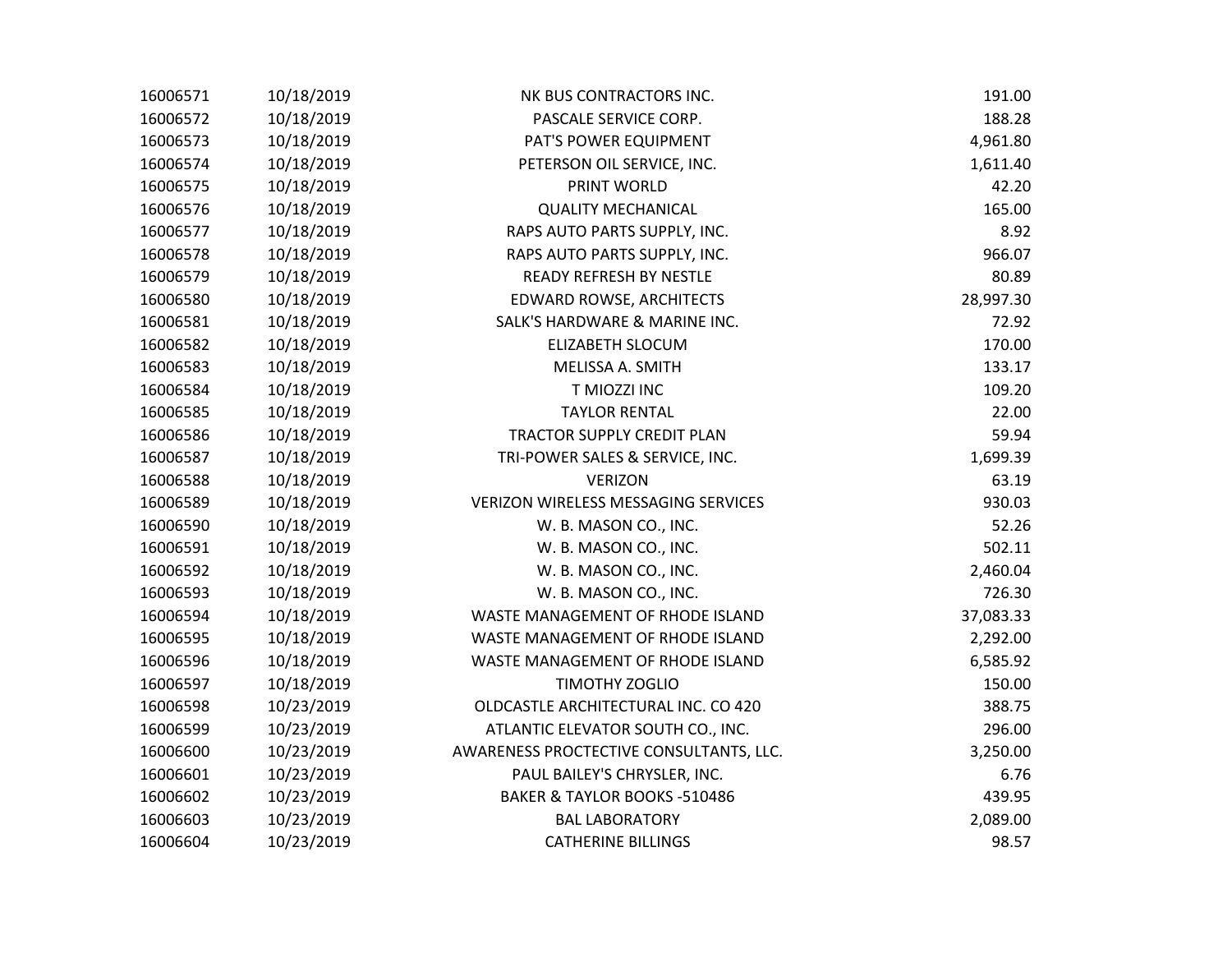| 16006605 | 10/23/2019 | <b>ROB BLAIS</b>                           | 1,200.00  |
|----------|------------|--------------------------------------------|-----------|
| 16006606 | 10/23/2019 | <b>BOB'S TIRE CO</b>                       | 50.00     |
| 16006607 | 10/23/2019 | DARYL A. BRAZO                             | 140.00    |
| 16006608 | 10/23/2019 | CAM HVAC & CONSTRUCTION, INC.              | 226.13    |
| 16006609 | 10/23/2019 | CDW GOVERNMENT INC.                        | 6,283.14  |
| 16006610 | 10/23/2019 | <b>CIVICPLUS</b>                           | 7,794.68  |
| 16006611 | 10/23/2019 | <b>CONWAY TOURS</b>                        | 1,311.30  |
| 16006612 | 10/23/2019 | <b>COX COMMUNICATIONS</b>                  | 82.12     |
| 16006613 | 10/23/2019 | <b>INEZ CROWLEY</b>                        | 10.00     |
| 16006614 | 10/23/2019 | D'AMBRA CONSTRUCTION CO., INC.             | 50,000.00 |
| 16006615 | 10/23/2019 | DIVISION OF TAXATION ATTN ALYSSA MARTINEAU | 197.14    |
| 16006616 | 10/23/2019 | DONNELLY'S SCHOOL APPAREL                  | 137.00    |
| 16006617 | 10/23/2019 | <b>EASTERN PURE WATER</b>                  | 132.00    |
| 16006618 | 10/23/2019 | <b>MARJORIE FLEISCHMANN</b>                | 85.00     |
| 16006619 | 10/23/2019 | FLOOD FORD OF EAST GREENWICH               | 198.21    |
| 16006620 | 10/23/2019 | <b>LEE-ANN GALLI</b>                       | 65.83     |
| 16006621 | 10/23/2019 | <b>GOVERNMENT FINANCE OFFICERS ASSOC.</b>  | 150.00    |
| 16006622 | 10/23/2019 | <b>GYM SOURCE - NEW ENGLAND OPERATIONS</b> | 218.50    |
| 16006623 | 10/23/2019 | <b>HACH COMPANY</b>                        | 113.52    |
| 16006624 | 10/23/2019 | <b>SEAN HORAN</b>                          | 82.50     |
| 16006625 | 10/23/2019 | <b>INGRAM BOOK GROUP</b>                   | 1,268.81  |
| 16006626 | 10/23/2019 | JOHNSON CONTROLS FIRE PROTECTION LP        | 609.33    |
| 16006627 | 10/23/2019 | JOHNSTON ASPHALT LLC                       | 2,841.60  |
| 16006628 | 10/23/2019 | KINGS GRANT CO.                            | 123.00    |
| 16006629 | 10/23/2019 | KOFILE TECHNOLOGIES, INC.                  | 3,225.00  |
| 16006630 | 10/23/2019 | <b>JOAN LAWTON</b>                         | 85.00     |
| 16006631 | 10/23/2019 | THE LOCK SHOP, INC.                        | 71.80     |
| 16006632 | 10/23/2019 | LONDON HEALTH ADMINISTRATORS               | 446.25    |
| 16006633 | 10/23/2019 | <b>LYNCH CORP</b>                          | 262.70    |
| 16006634 | 10/23/2019 | LINDA MASULLO                              | 25.00     |
| 16006635 | 10/23/2019 | MATERIAL SAND & STONE CORP.                | 2,764.93  |
| 16006636 | 10/23/2019 | <b>MIDWEST TAPE</b>                        | 1,111.16  |
| 16006637 | 10/23/2019 | MT. PLEASANT ALARMS                        | 99.00     |
| 16006638 | 10/23/2019 | MTE TURF EQUIPMENT SOULTIONS               | 984.62    |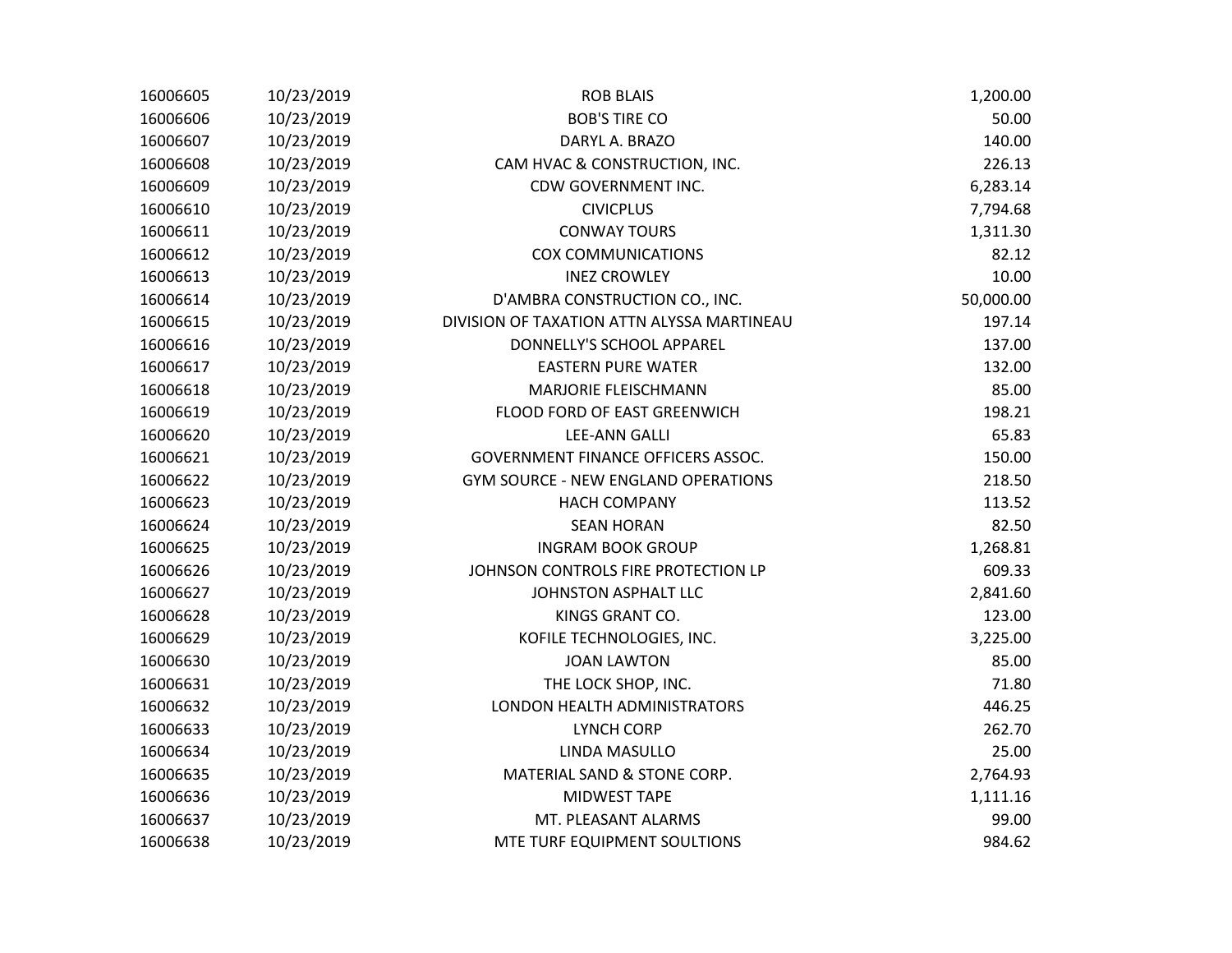| 16006639 | 10/23/2019 | NORTH KINGSTOWN ANIMAL HOSPITAL       | 1,282.90  |
|----------|------------|---------------------------------------|-----------|
| 16006640 | 10/23/2019 | <b>NATIONAL GRID</b>                  | 293.78    |
| 16006641 | 10/23/2019 | NEW ENGLAND GOLF CARS                 | 52.79     |
| 16006642 | 10/23/2019 | <b>NEWWA</b>                          | 190.00    |
| 16006643 | 10/23/2019 | <b>NEWWA</b>                          | 75.00     |
| 16006644 | 10/23/2019 | NK COLOR HOUSE                        | 83.48     |
| 16006645 | 10/23/2019 | O'REILLY/FIRST CALL                   | 466.20    |
| 16006646 | 10/23/2019 | OCEAN STATE TIRE CO., INC.            | 204.95    |
| 16006647 | 10/23/2019 | <b>DON PAOLUCCI</b>                   | 122.00    |
| 16006648 | 10/23/2019 | PARBAR COMPANY, LLC.                  | 219.00    |
| 16006649 | 10/23/2019 | PASCALE SERVICE CORP.                 | 552.89    |
| 16006650 | 10/23/2019 | PAT'S POWER EQUIPMENT                 | 2,599.99  |
| 16006651 | 10/23/2019 | PENWAY SALES & SERVICE                | 1,500.00  |
| 16006652 | 10/23/2019 | PETERSON OIL SERVICE, INC.            | 10,996.38 |
| 16006653 | 10/23/2019 | PLEASANT STREET WHARF, INC.           | 187.38    |
| 16006654 | 10/23/2019 | <b>GEORGE H. POTTER</b>               | 140.00    |
| 16006655 | 10/23/2019 | PRIME SYSTEMS INC                     | 321.00    |
| 16006656 | 10/23/2019 | <b>QWEST COMMUNICATIONS CORP</b>      | 78.93     |
| 16006657 | 10/23/2019 | RAPS AUTO PARTS SUPPLY, INC.          | 482.43    |
| 16006658 | 10/23/2019 | RHODE ISLAND TRAFFIC TRIBUNAL         | 12,543.53 |
| 16006659 | 10/23/2019 | SALK'S HARDWARE & MARINE INC.         | 180.62    |
| 16006660 | 10/23/2019 | SALMON RIVER VETERINARY SERVICE LLC   | 300.00    |
| 16006661 | 10/23/2019 | SEEKONK SUPPLY, INC.                  | 777.60    |
| 16006662 | 10/23/2019 | <b>SIR SPEEDY PRINTING</b>            | 150.00    |
| 16006663 | 10/23/2019 | SITEONE LANDSCAPE SUPPLY LLC          | 87.50     |
| 16006664 | 10/23/2019 | STAPLES BUSINESS ADVANTAGE            | 179.99    |
| 16006665 | 10/23/2019 | STATE OF RHODE ISLAND                 | 350.00    |
| 16006666 | 10/23/2019 | <b>SUBURBAN PROPANE</b>               | 772.26    |
| 16006667 | 10/23/2019 | SUGAR RUSH COOOKIE CO.                | 992.00    |
| 16006668 | 10/23/2019 | SUPERSTRUCTURE BUILDING COMPANY, LLC. | 64,500.25 |
| 16006669 | 10/23/2019 | SYMBOLOGY INC                         | 36.49     |
| 16006670 | 10/23/2019 | TASCA FORD, INC.                      | 2,847.19  |
| 16006671 | 10/23/2019 | TRAFFIC SIGNS & SAFETY, INC           | 728.10    |
| 16006672 | 10/23/2019 | TRASK PETROLEUM EQUIPMENT CO          | 940.00    |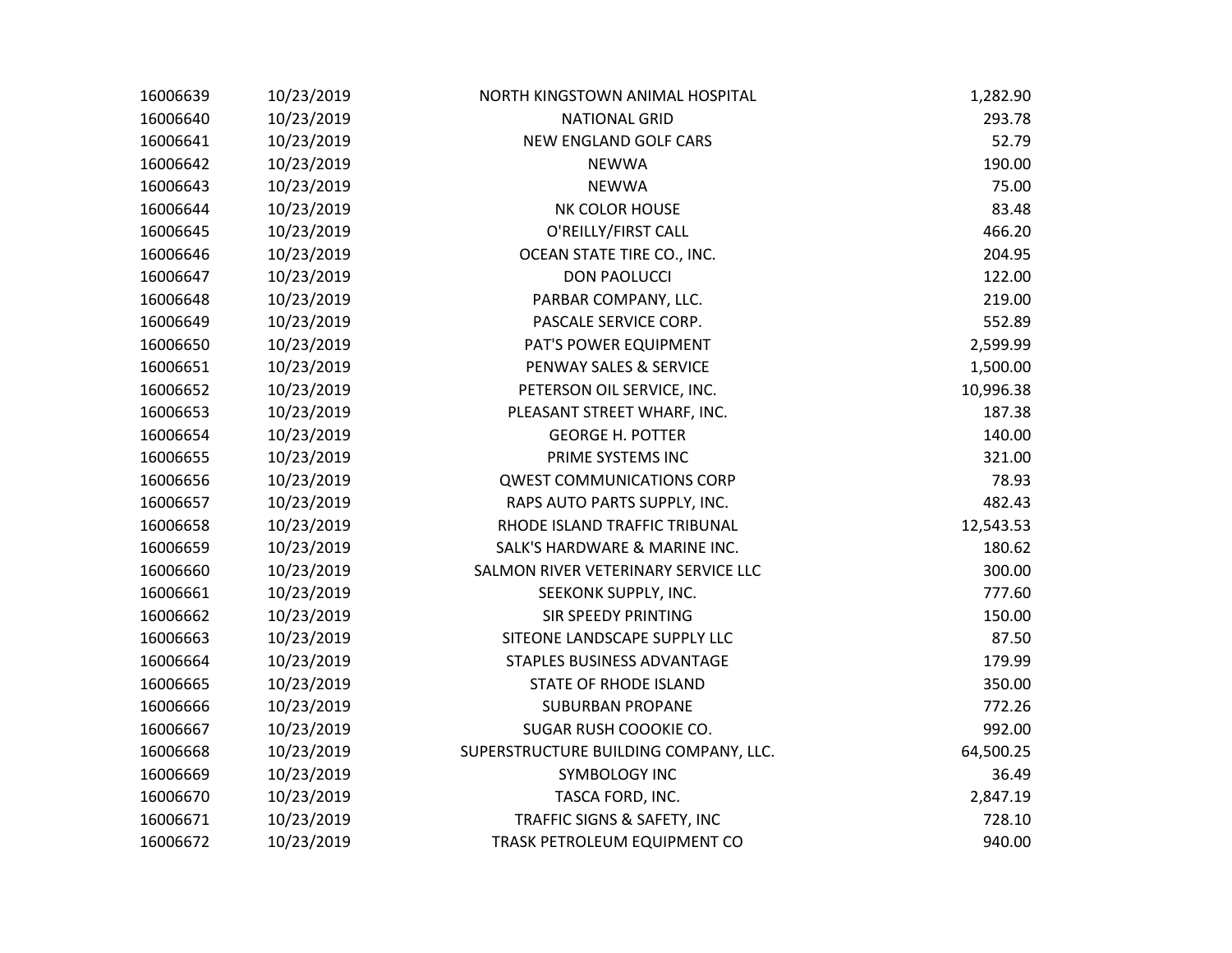| 16006673 | 10/23/2019 | UNIVAR USA INC.                            | 2,016.17  |
|----------|------------|--------------------------------------------|-----------|
| 16006674 | 10/23/2019 | <b>USA BLUE BOOK</b>                       | 142.22    |
| 16006675 | 10/23/2019 | <b>VERIZON</b>                             | 172.48    |
| 16006676 | 10/23/2019 | <b>VERIZON WIRELESS MESSAGING SERVICES</b> | 1,267.15  |
| 16006677 | 10/23/2019 | W. B. MASON CO., INC.                      | 3,242.99  |
| 16006678 | 10/23/2019 | WARWICK WINWATER WORKS CO. INC.            | 2,560.18  |
| 16006679 | 10/23/2019 | <b>WICKFORD LUMBER</b>                     | 5.07      |
| 16006680 | 10/23/2019 | RAYNA WILCOX                               | 73.50     |
| 16006681 | 10/31/2019 | ADLER POLLOCK & SHEEHAN INC.               | 1,650.00  |
| 16006682 | 10/31/2019 | <b>ALLIE'S TACK SHOP</b>                   | 113.08    |
| 16006683 | 10/31/2019 | ALLIED COURT REPORTERS, INC.               | 400.00    |
| 16006684 | 10/31/2019 | <b>LISA AMATO</b>                          | 1,000.00  |
| 16006685 | 10/31/2019 | AMERICAN SOCIETY OF CIVIL ENGINEERS        | 280.00    |
| 16006686 | 10/31/2019 | <b>AMERIGAS - PEACE DALE</b>               | 166.94    |
| 16006687 | 10/31/2019 | APOLLO SAFETY, INC.                        | 1,022.00  |
| 16006688 | 10/31/2019 | AT & T MOBILITY                            | 57.21     |
| 16006689 | 10/31/2019 | BOUND TREE MEDICAL, LLC                    | 1,514.21  |
| 16006690 | 10/31/2019 | <b>AREINA CABEZAS</b>                      | 132.00    |
| 16006691 | 10/31/2019 | <b>CALLAGHAN &amp; CALLAGHAN</b>           | 12,250.00 |
| 16006692 | 10/31/2019 | CDW GOVERNMENT INC.                        | 4,500.54  |
| 16006693 | 10/31/2019 | <b>CINTAS</b>                              | 25.01     |
| 16006694 | 10/31/2019 | <b>CORP BROTHERS LLC</b>                   | 171.86    |
| 16006695 | 10/31/2019 | <b>COX COMMUNICATIONS</b>                  | 571.31    |
| 16006696 | 10/31/2019 | <b>COX COMMUNICATIONS</b>                  | 3,334.57  |
| 16006697 | 10/31/2019 | <b>CUTTER &amp; BUCK</b>                   | 108.50    |
| 16006698 | 10/31/2019 | <b>CYBER COMM INC.</b>                     | 360.00    |
| 16006699 | 10/31/2019 | <b>CYN ENVIRONMENTAL</b>                   | 70.00     |
| 16006700 | 10/31/2019 | <b>DAVE'S MARKETPLACE</b>                  | 77.21     |
| 16006701 | 10/31/2019 | <b>DELTEK PRODUCTS INC</b>                 | 239.00    |
| 16006702 | 10/31/2019 | DIRECT ENERGY SERVICES, LLC                | 735.82    |
| 16006703 | 10/31/2019 | DIROCCO MASONRY & CONSTRUCTION, INC.       | 1,000.00  |
| 16006704 | 10/31/2019 | EH TURF SUPPLY, INC.                       | 11.96     |
| 16006705 | 10/31/2019 | ELMWOOD SPORTS CENTER INC.                 | 44.00     |
| 16006706 | 10/31/2019 | <b>EMISSIVE ENERGY CORP.</b>               | 905.00    |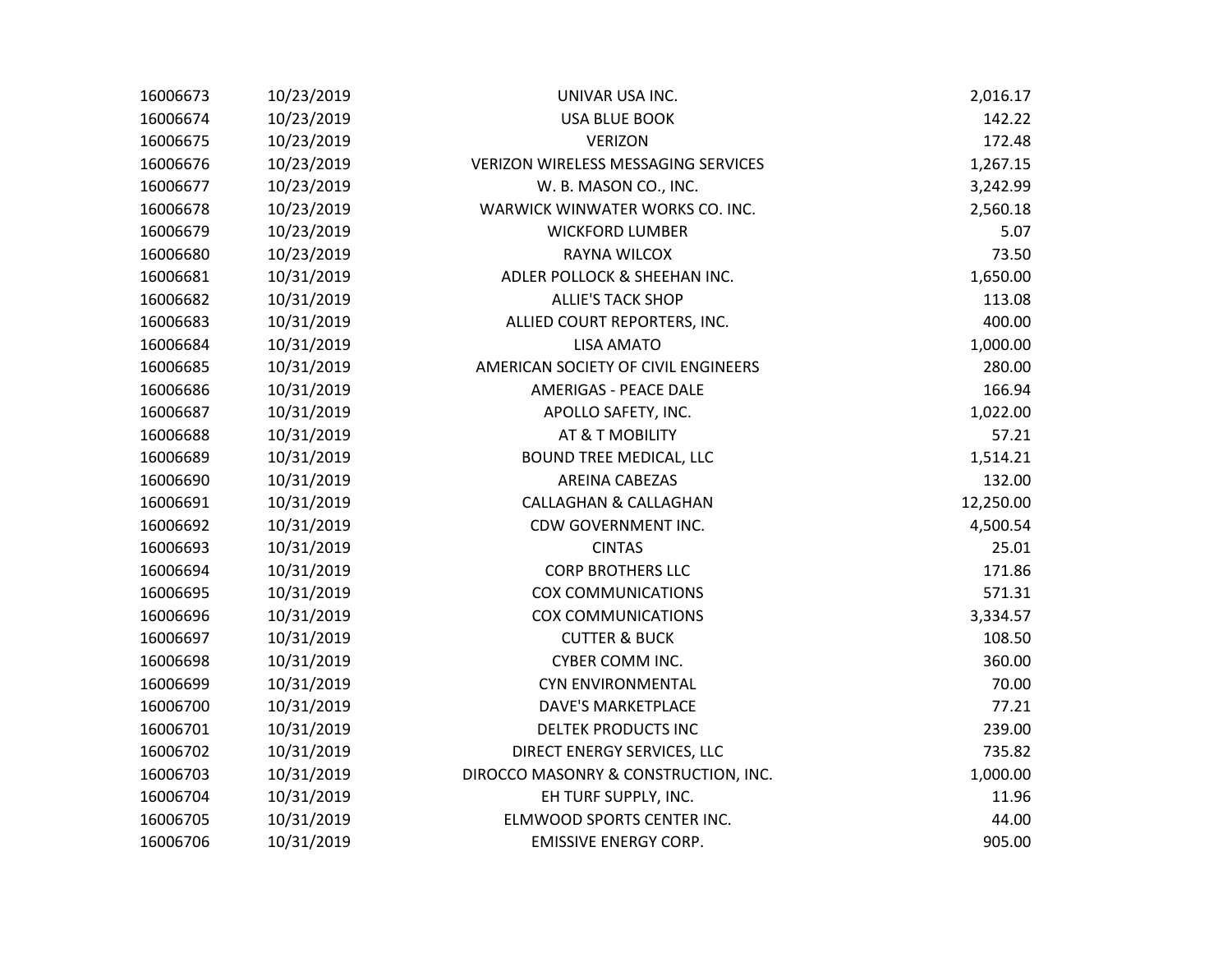| 16006707 | 10/31/2019 | FIRE COMMUNICATIONS OFFICERS ASSOC. | 60.00     |
|----------|------------|-------------------------------------|-----------|
| 16006708 | 10/31/2019 | <b>FEDEX</b>                        | 217.74    |
| 16006709 | 10/31/2019 | FIREMATIC SUPPLY CO. INC.           | 707.84    |
| 16006710 | 10/31/2019 | <b>BRUCE FORESMAN</b>               | 80.00     |
| 16006711 | 10/31/2019 | <b>BETH GAGNON-GLASBERG</b>         | 17.60     |
| 16006712 | 10/31/2019 | SHERI GAVITT                        | 51.62     |
| 16006713 | 10/31/2019 | <b>JANE GEMMA</b>                   | 150.00    |
| 16006714 | 10/31/2019 | <b>TERRY GIBBONS</b>                | 21.00     |
| 16006715 | 10/31/2019 | MARK C. HADDEN                      | 6,195.00  |
| 16006716 | 10/31/2019 | ALISHA HARDING                      | 2,696.39  |
| 16006717 | 10/31/2019 | <b>HENRICK'S TREE SERVICE</b>       | 5,700.00  |
| 16006718 | 10/31/2019 | <b>HOME DEPOT</b>                   | 9.96      |
| 16006719 | 10/31/2019 | <b>HOME DEPOT</b>                   | 31.96     |
| 16006720 | 10/31/2019 | <b>HOME DEPOT</b>                   | 59.41     |
| 16006721 | 10/31/2019 | <b>HOME DEPOT</b>                   | 115.54    |
| 16006722 | 10/31/2019 | <b>HOME DEPOT</b>                   | 176.72    |
| 16006723 | 10/31/2019 | <b>HOME DEPOT</b>                   | 223.58    |
| 16006724 | 10/31/2019 | HOME DEPOT                          | 303.28    |
| 16006725 | 10/31/2019 | LORETTA JACOB                       | 162.50    |
| 16006726 | 10/31/2019 | JOHNSON CONTROLS INC                | 458.93    |
| 16006727 | 10/31/2019 | <b>KRISTINE KINDER</b>              | 65.37     |
| 16006728 | 10/31/2019 | <b>JIM LATHROP</b>                  | 200.00    |
| 16006729 | 10/31/2019 | <b>HALEY LATTINVILLE</b>            | 140.60    |
| 16006730 | 10/31/2019 | MATTHEW BENDER & CO., INC           | 100.43    |
| 16006731 | 10/31/2019 | <b>STACEY MAXWELL</b>               | 2,577.17  |
| 16006732 | 10/31/2019 | <b>PAT MCGUIRL</b>                  | 100.00    |
| 16006733 | 10/31/2019 | MCKESSON MEDICAL-SURGICAL           | 379.91    |
| 16006734 | 10/31/2019 | <b>RALPH MOLLIS</b>                 | 388.70    |
| 16006735 | 10/31/2019 | MOTOROLA SOLUTIONS                  | 470.00    |
| 16006736 | 10/31/2019 | MTE TURF EQUIPMENT SOULTIONS        | 19,036.59 |
| 16006737 | 10/31/2019 | <b>MUTT MITT</b>                    | 1,005.87  |
| 16006738 | 10/31/2019 | <b>MYSTAIRE</b>                     | 9,999.98  |
| 16006739 | 10/31/2019 | <b>NATIONAL GRID</b>                | 413.13    |
| 16006740 | 10/31/2019 | <b>NATIONAL GRID</b>                | 3,647.18  |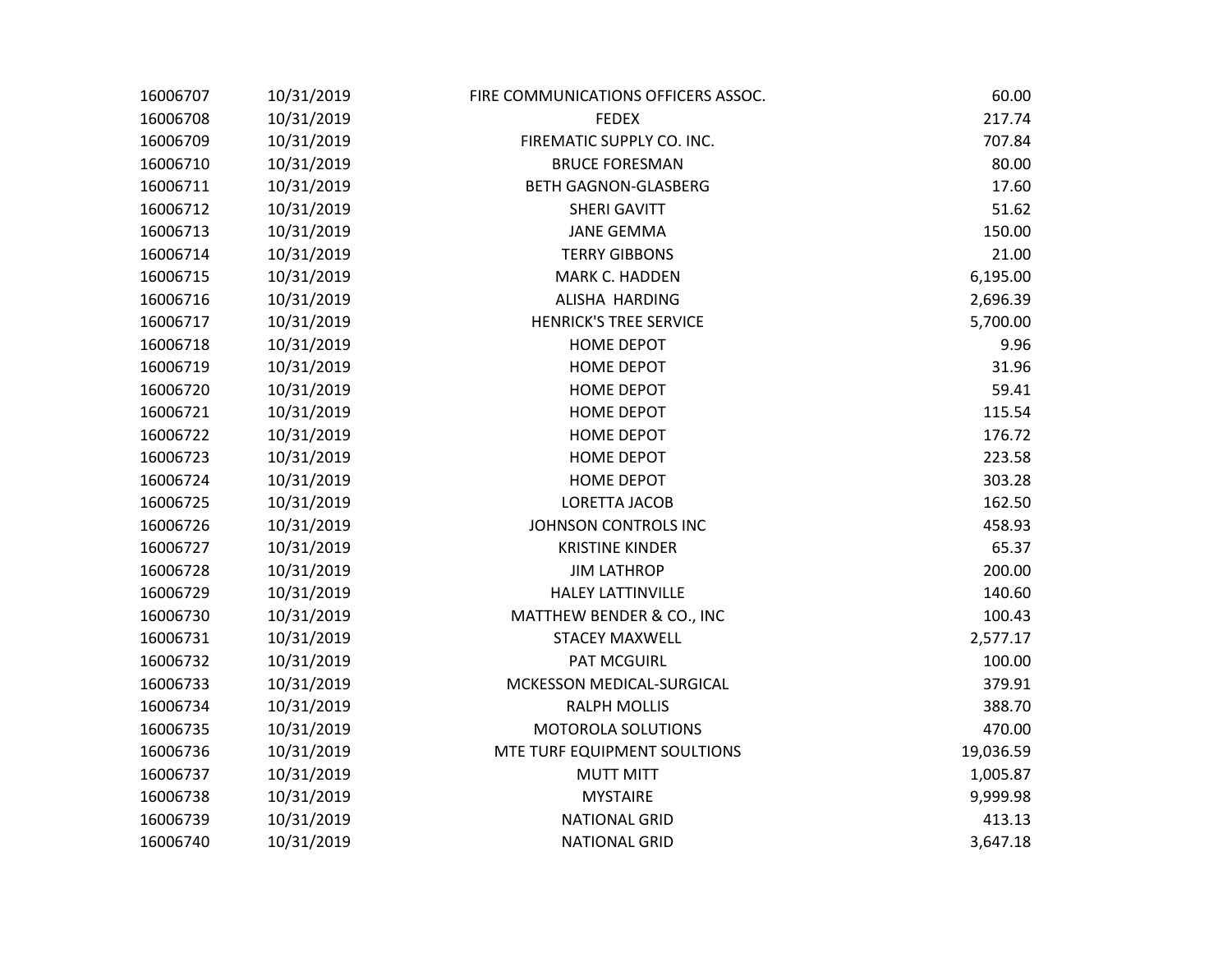| 16006741 | 10/31/2019 | <b>NATIONAL GRID</b>           | 14,704.44 |
|----------|------------|--------------------------------|-----------|
| 16006742 | 10/31/2019 | <b>NATIONAL GRID</b>           | 14.32     |
| 16006743 | 10/31/2019 | <b>NATIONAL GRID</b>           | 32.87     |
| 16006744 | 10/31/2019 | <b>NATIONAL GRID</b>           | 39.21     |
| 16006745 | 10/31/2019 | <b>NATIONAL GRID</b>           | 90.17     |
| 16006746 | 10/31/2019 | <b>NATIONAL GRID</b>           | 167.97    |
| 16006747 | 10/31/2019 | <b>NATIONAL GRID</b>           | 923.39    |
| 16006748 | 10/31/2019 | <b>NATIONAL GRID</b>           | 1,025.80  |
| 16006749 | 10/31/2019 | <b>NATIONAL GRID</b>           | 1,152.61  |
| 16006750 | 10/31/2019 | <b>NATIONAL GRID</b>           | 1,222.35  |
| 16006751 | 10/31/2019 | <b>NATIONAL GRID</b>           | 2,367.54  |
| 16006752 | 10/31/2019 | <b>NATIONAL GRID</b>           | 744.03    |
| 16006753 | 10/31/2019 | <b>NATIONAL GRID</b>           | 81.12     |
| 16006754 | 10/31/2019 | <b>NATIONAL GRID</b>           | 320.37    |
| 16006755 | 10/31/2019 | <b>NATIONAL GRID</b>           | 1,190.15  |
| 16006756 | 10/31/2019 | <b>NATIONAL GRID</b>           | 27.83     |
| 16006757 | 10/31/2019 | <b>NATIONAL GRID</b>           | 32.87     |
| 16006758 | 10/31/2019 | <b>NATIONAL GRID</b>           | 35.37     |
| 16006759 | 10/31/2019 | <b>NATIONAL GRID</b>           | 37.30     |
| 16006760 | 10/31/2019 | <b>NATIONAL GRID</b>           | 60.41     |
| 16006761 | 10/31/2019 | <b>NATIONAL GRID</b>           | 215.93    |
| 16006762 | 10/31/2019 | NEW ENGLAND FIRE EQUIPMENT AND | 288.73    |
| 16006763 | 10/31/2019 | NFPA INTERNATIONAL             | 223.25    |
| 16006764 | 10/31/2019 | NINIGRET MARINE, INC.          | 1,329.86  |
| 16006765 | 10/31/2019 | <b>NRPA</b>                    | 110.00    |
| 16006766 | 10/31/2019 | <b>OCEAN STATE LIBRARIES</b>   | 2,926.14  |
| 16006767 | 10/31/2019 | <b>LINDA OHSBERG</b>           | 120.00    |
| 16006768 | 10/31/2019 | <b>KENNETH OWENS</b>           | 120.00    |
| 16006769 | 10/31/2019 | PAT'S POWER EQUIPMENT          | 104.12    |
| 16006770 | 10/31/2019 | <b>TERESA PEARSON</b>          | 1,170.00  |
| 16006771 | 10/31/2019 | <b>JENNIFER PEPLER</b>         | 40.00     |
| 16006772 | 10/31/2019 | PETERSON OIL SERVICE, INC.     | 1,050.60  |
| 16006773 | 10/31/2019 | PINE POINT SCHOOL*             | 175.00    |
| 16006774 | 10/31/2019 | PRINT WORLD                    | 3,899.21  |